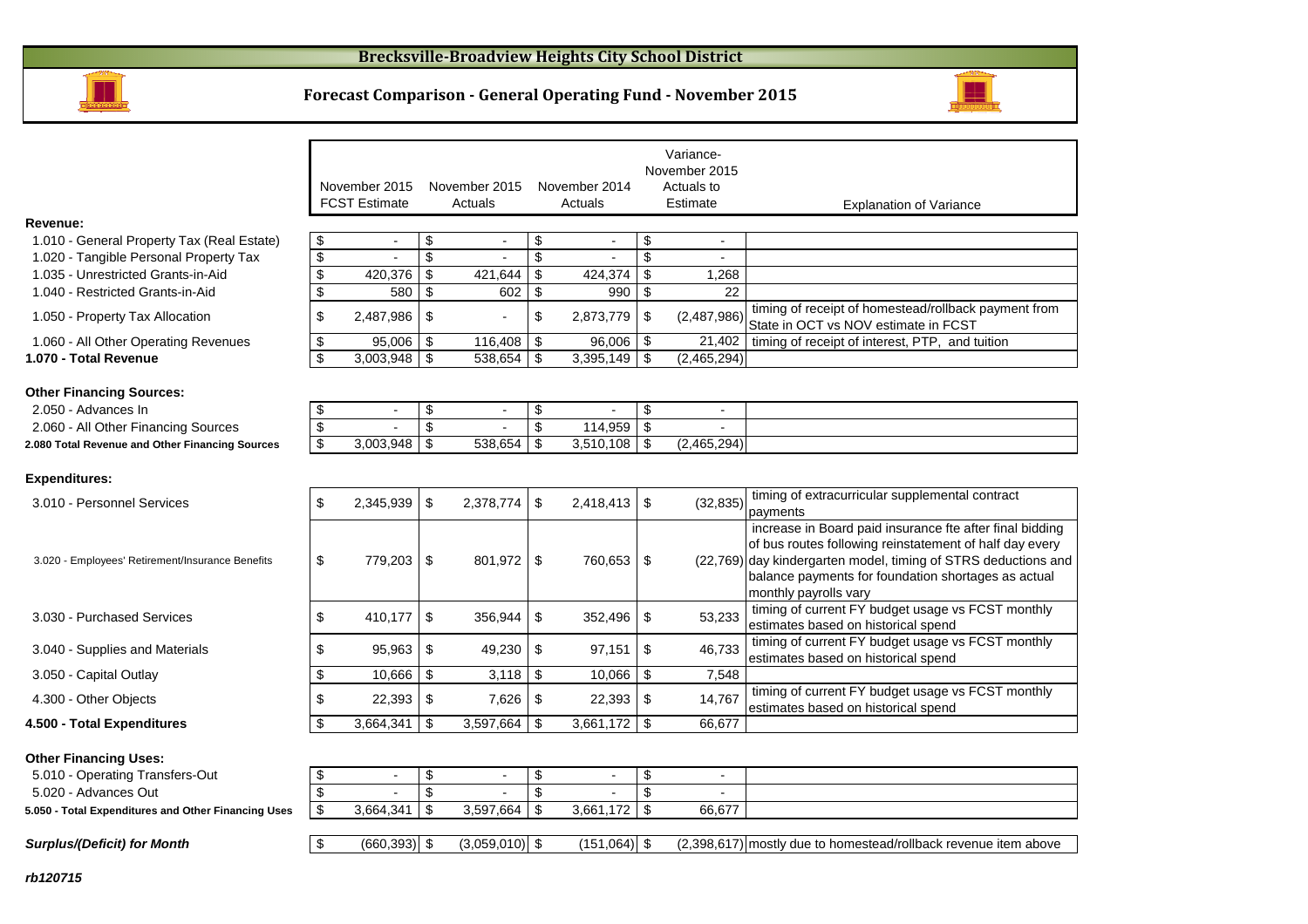### **Brecksville-Broadview Heights City School District**



#### **Forecast Comparison - General Operating Fund - November 2015**



|                                                                        |               |                          |            |                          |      |                | Variance-Current               |                                                                                                                                                                                                                                                                       |
|------------------------------------------------------------------------|---------------|--------------------------|------------|--------------------------|------|----------------|--------------------------------|-----------------------------------------------------------------------------------------------------------------------------------------------------------------------------------------------------------------------------------------------------------------------|
|                                                                        |               | <b>Current FYTD</b>      |            | <b>Current FYTD</b>      |      | Prior FYTD     | <b>FYTD Actual to</b>          |                                                                                                                                                                                                                                                                       |
|                                                                        |               | <b>FCST Estimate</b>     |            | Actuals                  |      | Actuals        | <b>FCST Estimate</b>           | <b>Explanation of Variance</b>                                                                                                                                                                                                                                        |
| Revenue:                                                               |               |                          |            |                          |      |                |                                |                                                                                                                                                                                                                                                                       |
| 1.010 - General Property Tax (Real Estate)                             | \$            | 13,807,582 \$            |            | 13,807,582 \$            |      | 13,798,745     | \$<br>$\overline{a}$           |                                                                                                                                                                                                                                                                       |
| 1.020 - Tangible Personal Property Tax                                 | \$            | 879,411                  | $\sqrt{3}$ | $879,411$ \$             |      | 962,924        | \$                             |                                                                                                                                                                                                                                                                       |
| 1.035 - Unrestricted Grants-in-Aid                                     | \$            | 2,208,984                | \$         | 2,213,787                | \$   | 2,218,150      | \$<br>4,803                    |                                                                                                                                                                                                                                                                       |
| 1.040 - Restricted Grants-in-Aid                                       | \$            | 2,880                    | \$         | 2,895                    | \$   | 413,816        | \$<br>15                       |                                                                                                                                                                                                                                                                       |
| 1.050 - Property Tax Allocation                                        | \$            | $2,887,006$ \ \$         |            | 2,408,575                | \$   | 2,873,779      | \$<br>(478, 431)               | timing of TPP supplemental payments approved by<br>legislature to replace TPP replacement revenue phase-out                                                                                                                                                           |
| 1.060 - All Other Operating Revenues                                   | \$            | 669,619                  | -\$        | 705,980                  | l \$ | 778,000        | \$<br>36,361                   | timing of receipt of interest, PTP, and tuition                                                                                                                                                                                                                       |
| 1.070 - Total Revenue                                                  | \$            | 20,455,482               | \$         | 20,018,230               | \$   | 21,045,414     | \$<br>(437, 252)               |                                                                                                                                                                                                                                                                       |
| <b>Other Financing Sources:</b><br>2.010 - Proceeds from Sale of Notes | \$            | $\overline{\phantom{a}}$ | \$         | $\overline{\phantom{a}}$ | \$   | $\blacksquare$ | \$<br>$\overline{\phantom{a}}$ |                                                                                                                                                                                                                                                                       |
| 2.050 - Advances In                                                    | \$            | $\overline{a}$           | \$         |                          | \$   |                | \$<br>$\overline{\phantom{a}}$ |                                                                                                                                                                                                                                                                       |
| 2.060 - All Other Financing Sources                                    | \$            |                          | \$         | 13,642                   | \$   | 150,581        | \$<br>13,642                   | received unanticipated premium refund from workers'<br>compensation due to safety program participation and other<br>incentives                                                                                                                                       |
| 2.080 Total Revenue and Other Financing Sources                        | \$            | 20,455,482               | \$         | 20,031,872 \$            |      | 21,195,995     | \$<br>(423, 610)               |                                                                                                                                                                                                                                                                       |
| <b>Expenditures:</b>                                                   |               |                          |            |                          |      |                |                                |                                                                                                                                                                                                                                                                       |
| 3.010 - Personnel Services                                             | \$            | 11,401,509 \$            |            | 11,429,090               | \$   | 11.449.304     | \$                             | (27,581) timing of extracurricular supplemental contract payments                                                                                                                                                                                                     |
| 3.020 - Employees' Retirement/Insurance Benefits                       | \$            | $3,021,092$ \$           |            | 3,042,474                | \$   | 3,024,416      | \$                             | increase in Board paid insurance fte after final bidding of<br>bus routes following reinstatement of half day every day<br>(21,382) kindergarten model, timing of STRS deductions and<br>balance payments for foundation shortages as actual<br>monthly payrolls vary |
| 3.030 - Purchased Services                                             | \$            | 1,844,198                | \$         | 1,653,743                | \$   | 1.936.151      | \$<br>190,455                  | timing of current FY budget usage vs FCST monthly<br>estimates based on historical spend                                                                                                                                                                              |
| 3.040 - Supplies and Materials                                         | \$            | 529,931                  | \$         | 475,901                  | \$   | 572,922        | \$<br>54,030                   | timing of current FY budget usage vs FCST monthly<br>estimates based on historical spend                                                                                                                                                                              |
| 3.050 - Capital Outlay                                                 | \$            | 38,024                   | \$         | 55,112                   | \$   | 72,367         | \$<br>(17,088)                 | timing of current FY budget usage vs FCST monthly<br>estimates based on historical spend                                                                                                                                                                              |
| 4.300 - Other Objects                                                  | \$            | 373,097                  | \$         | 323,459                  | \$   | 323,383        | \$<br>49,638                   | timing of current FY budget usage vs FCST monthly<br>estimates based on historical spend                                                                                                                                                                              |
| 4.500 - Total Expenditures                                             | <sup>\$</sup> | 17,207,851               | \$         | 16,979,779 \$            |      | 17,378,543     | \$<br>228,072                  |                                                                                                                                                                                                                                                                       |
|                                                                        |               |                          |            |                          |      |                |                                |                                                                                                                                                                                                                                                                       |
| <b>Other Financing Uses:</b>                                           |               |                          |            |                          |      |                |                                |                                                                                                                                                                                                                                                                       |
| 5.010 - Operating Transfers-Out                                        | \$            | $\blacksquare$           | \$         | $\overline{\phantom{a}}$ | \$   | $\blacksquare$ | \$<br>$\blacksquare$           |                                                                                                                                                                                                                                                                       |
|                                                                        |               |                          |            |                          |      |                |                                |                                                                                                                                                                                                                                                                       |
| 5.020 - Advances Out                                                   | \$            | $40,000$ \ \$            |            | 40,000 \$                |      |                | \$                             |                                                                                                                                                                                                                                                                       |
| 5.050 - Total Expenditures and Other Financing Uses                    | \$            | 17,247,851               | \$         | $17,019,779$ \$          |      | 17,378,543     | \$<br>228,072                  |                                                                                                                                                                                                                                                                       |
|                                                                        |               |                          |            |                          |      |                |                                |                                                                                                                                                                                                                                                                       |
| Surplus/(Deficit) FYTD                                                 | \$            | $3,207,631$ \$           |            | $3,012,093$ \$           |      | $3,817,452$ \$ |                                | (195,538) mostly due to homestead/rollback revenue item above                                                                                                                                                                                                         |

**rb120715**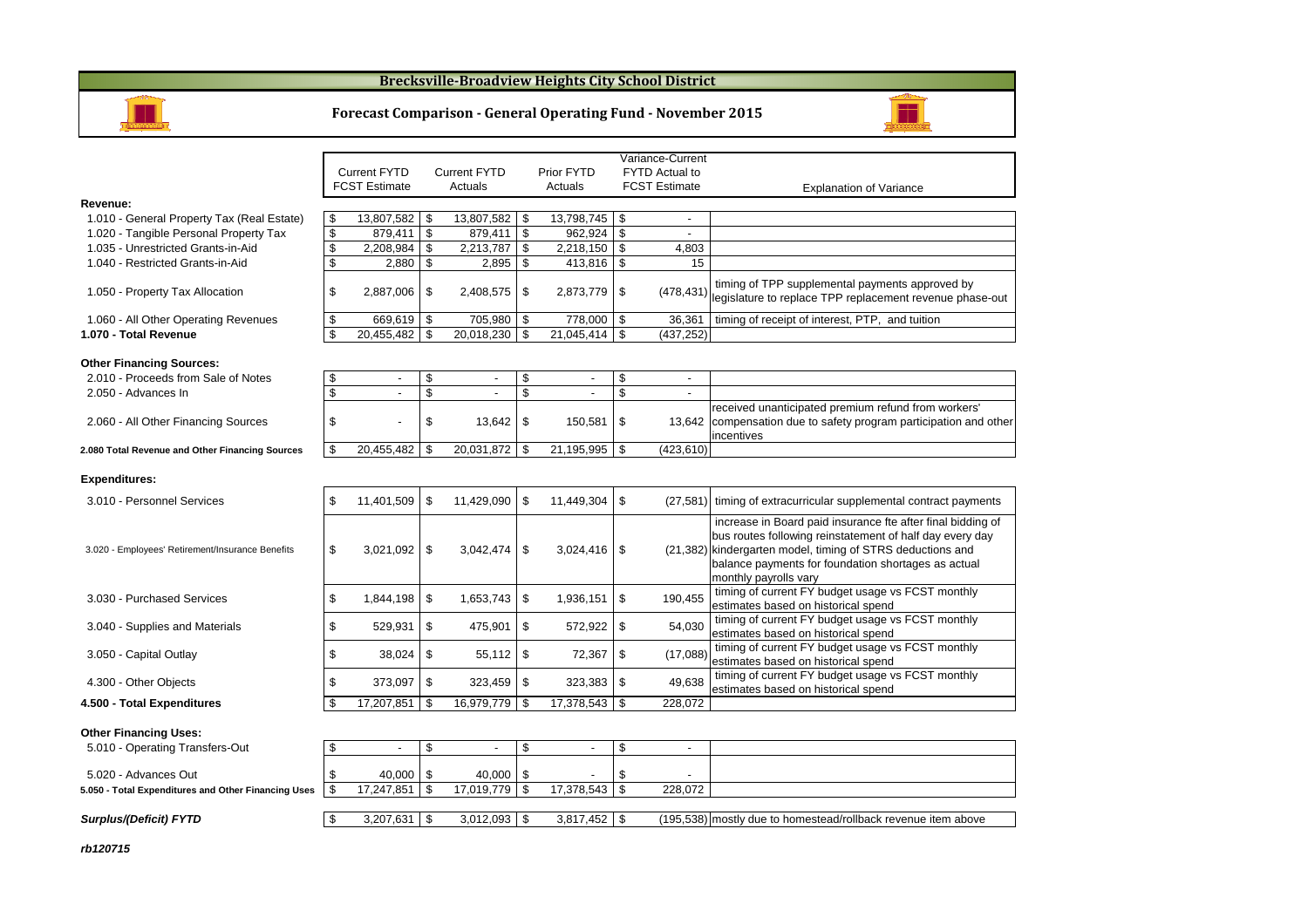|                 | <b>Brecksville-Broadview Heights City School District</b>                           |                      |                |                |                |                                                                     |                        |                       |                          |                |  |  |
|-----------------|-------------------------------------------------------------------------------------|----------------------|----------------|----------------|----------------|---------------------------------------------------------------------|------------------------|-----------------------|--------------------------|----------------|--|--|
|                 |                                                                                     |                      |                |                |                | <b>Revenue Analysis Report - General Operating Fund Only - FY16</b> |                        |                       |                          |                |  |  |
|                 |                                                                                     | <b>Local Revenue</b> |                |                | Federal        |                                                                     | <b>State Revenue</b>   |                       |                          |                |  |  |
| $2015 - 2016$   | <b>Taxes</b><br>Real                                                                | Personal             |                | <b>Other</b>   |                | <b>Unrestricted</b><br>Grants-                                      | Property<br><b>Tax</b> | Restricted<br>Grants- | Non-                     | <b>Total</b>   |  |  |
|                 | <b>Estate</b>                                                                       | Property             | Interest       | Local          |                | in-Aid                                                              | <b>Allocation</b>      | in-Aid                | Operating*               | Revenue        |  |  |
| July            | 9,761,000                                                                           |                      | 835            | 55,984         | 1,566          | 421,978                                                             |                        | 551                   |                          | 10,241,914     |  |  |
| <b>August</b>   | 4,046,582                                                                           | 879,411              | 41,884         | 238,970        | 507            | 526,511                                                             | 399,020                | 596                   |                          | 6,133,481      |  |  |
| September       | $\blacksquare$                                                                      | $\sim$               | 10,313         | 105,025        | 14,474         | 422,006                                                             | $\blacksquare$         | 573                   | $\overline{\phantom{a}}$ | 552,391        |  |  |
| <b>October</b>  |                                                                                     |                      | 10,795         | 102,940        | 6,279          | 421,648                                                             | 2,009,555              | 573                   | 13,642                   | 2,565,432      |  |  |
| <b>November</b> |                                                                                     |                      | 11,465         | 97,930         | 7,012          | 421,644                                                             |                        | 602                   |                          | 538,654        |  |  |
| <b>December</b> |                                                                                     |                      |                |                |                |                                                                     |                        |                       |                          |                |  |  |
| <b>January</b>  |                                                                                     |                      |                |                |                |                                                                     |                        |                       |                          |                |  |  |
| February        | $\blacksquare$                                                                      | $\blacksquare$       | $\blacksquare$ | $\blacksquare$ | $\blacksquare$ | $\overline{\phantom{a}}$                                            | $\blacksquare$         | $\blacksquare$        | $\blacksquare$           | $\blacksquare$ |  |  |
| <b>March</b>    |                                                                                     |                      |                |                |                | $\blacksquare$                                                      |                        |                       |                          |                |  |  |
| <b>April</b>    |                                                                                     |                      | $\overline{a}$ |                |                | $\overline{\phantom{a}}$                                            |                        |                       |                          |                |  |  |
| <b>May</b>      |                                                                                     |                      |                |                |                | $\blacksquare$                                                      |                        |                       |                          |                |  |  |
| June            |                                                                                     |                      | $\blacksquare$ |                |                | $\blacksquare$                                                      |                        |                       |                          |                |  |  |
| Totals          | \$13,807,582                                                                        | \$879,411            | \$75,293       | \$600,849      | \$29,838       | \$2,213,787                                                         | \$2,408,575            | \$2,895               | \$13,642                 | \$20,031,872   |  |  |
| % of Total      | 68.93%                                                                              | 4.39%                | 0.38%          | 3.00%          | 0.15%          | 11.05%                                                              | 12.02%                 | 0.01%                 | 0.07%                    |                |  |  |
|                 | *Non-Operating Revenue includes advances in, and refund of prior year expenditures. |                      |                |                |                |                                                                     |                        |                       |                          | rb120715       |  |  |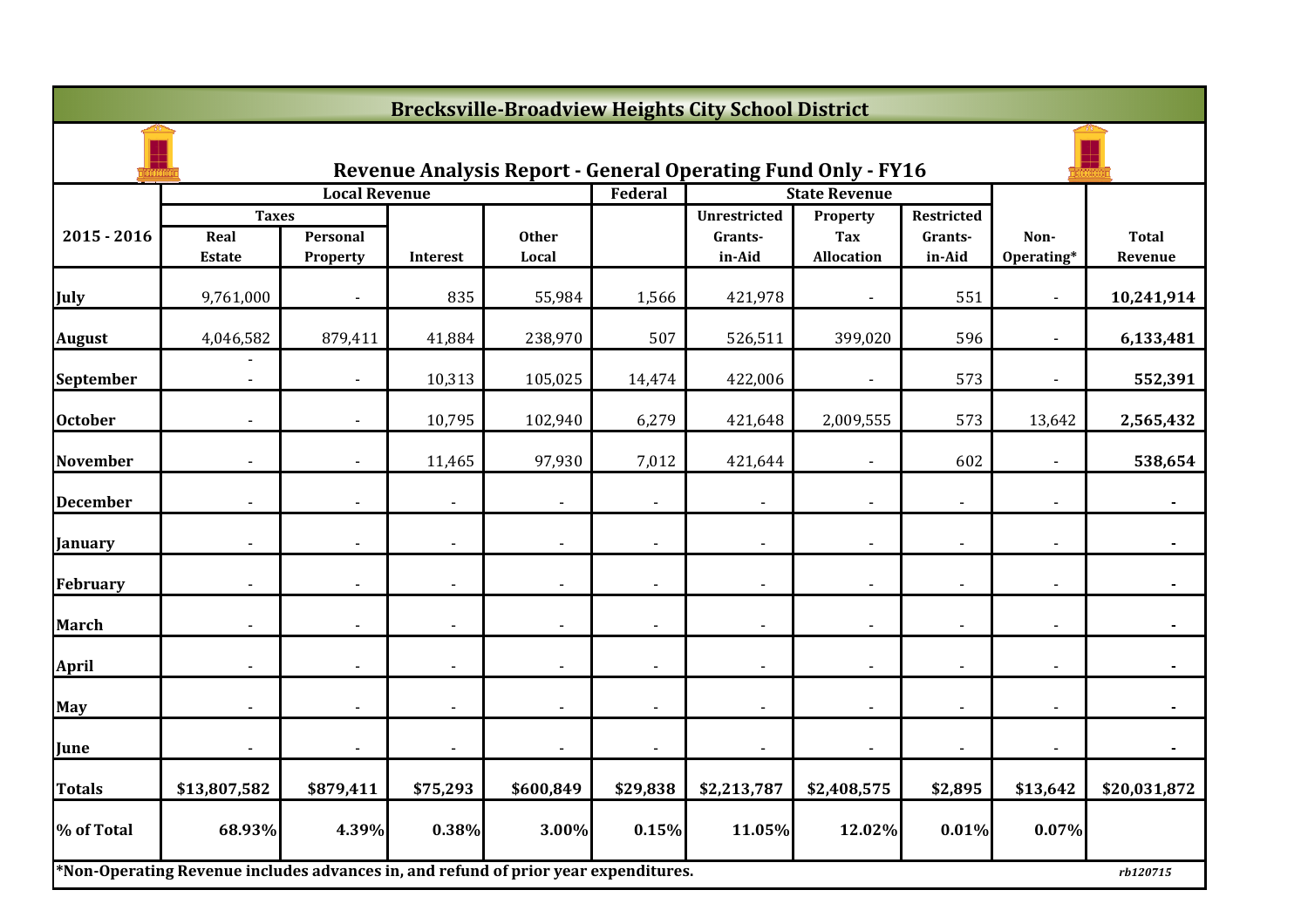|                | <b>Brecksville-Broadview Heights City School District</b>                                                                 |                          |                              |                          |                          |                      |                          |                                 |  |  |  |  |
|----------------|---------------------------------------------------------------------------------------------------------------------------|--------------------------|------------------------------|--------------------------|--------------------------|----------------------|--------------------------|---------------------------------|--|--|--|--|
|                | <b>Expenditure Analysis Report - General Operating Fund - FY16</b>                                                        |                          |                              |                          |                          |                      |                          |                                 |  |  |  |  |
| 2015-2016      | <b>Salaries</b>                                                                                                           | <b>Benefits</b>          | <b>Services</b>              | <b>Supplies</b>          | Equipment                | Dues/<br><b>Fees</b> | Non-<br>Operating*       | <b>Total</b><br><b>Expenses</b> |  |  |  |  |
| July           | 2,704,810                                                                                                                 | 755,464                  | 304,744                      | 102,425                  | 291                      | 18,973               | 40,000                   | 3,926,707                       |  |  |  |  |
| August         | 1,824,099                                                                                                                 | 753,933                  | 441,925                      | 108,406                  | 5,656                    | 263,814              |                          | 3,397,833                       |  |  |  |  |
| September      | 2,213,559                                                                                                                 | 717,917                  | 233,677                      | 105,960                  | 12,411                   | 9,340                |                          | 3,292,864                       |  |  |  |  |
| <b>October</b> | 2,307,848                                                                                                                 | 815,160                  | 316,453                      | 109,880                  | 33,636                   | 23,706               |                          | 3,606,683                       |  |  |  |  |
| November       | 2,378,774                                                                                                                 | 801,972                  | 356,944                      | 49,230                   | 3,118                    | 7,626                |                          | 3,597,664                       |  |  |  |  |
| December       |                                                                                                                           |                          | $\qquad \qquad \blacksquare$ |                          | $\overline{\phantom{a}}$ |                      |                          |                                 |  |  |  |  |
| January        |                                                                                                                           |                          | $\overline{\phantom{a}}$     | $\overline{\phantom{a}}$ | $\overline{\phantom{a}}$ |                      | $\overline{\phantom{a}}$ |                                 |  |  |  |  |
| February       |                                                                                                                           |                          | $\qquad \qquad \blacksquare$ | $\overline{\phantom{a}}$ | $\blacksquare$           |                      |                          |                                 |  |  |  |  |
| March          |                                                                                                                           |                          | $\qquad \qquad \blacksquare$ | $\overline{\phantom{a}}$ | $\overline{\phantom{a}}$ |                      |                          |                                 |  |  |  |  |
| April          | $\overline{\phantom{a}}$                                                                                                  | $\overline{\phantom{a}}$ | $\overline{\phantom{0}}$     | $\overline{\phantom{a}}$ | $\overline{\phantom{a}}$ |                      | $\blacksquare$           | $\overline{\phantom{a}}$        |  |  |  |  |
| May            | $\overline{\phantom{a}}$                                                                                                  |                          | ٠                            | $\overline{\phantom{a}}$ | $\overline{\phantom{a}}$ |                      |                          |                                 |  |  |  |  |
| June           |                                                                                                                           |                          | $\blacksquare$               | $\overline{\phantom{a}}$ | $\overline{a}$           |                      |                          | $\overline{\phantom{a}}$        |  |  |  |  |
| <b>TOTALS</b>  | \$11,429,090                                                                                                              | \$3,844,446              | \$1,653,743                  | \$475,901                | \$55,112                 | \$323,459            | \$40,000                 | \$17,821,751                    |  |  |  |  |
| % of Total     | 64.13%                                                                                                                    | 21.57%                   | 9.28%                        | 2.67%                    | 0.31%                    | 1.81%                | 0.22%                    |                                 |  |  |  |  |
|                | *Non-Operating expenses include advances and transfers out.<br>Operating Fund includes General Fund (001) only for FY2016 |                          |                              |                          |                          |                      |                          | rb120715                        |  |  |  |  |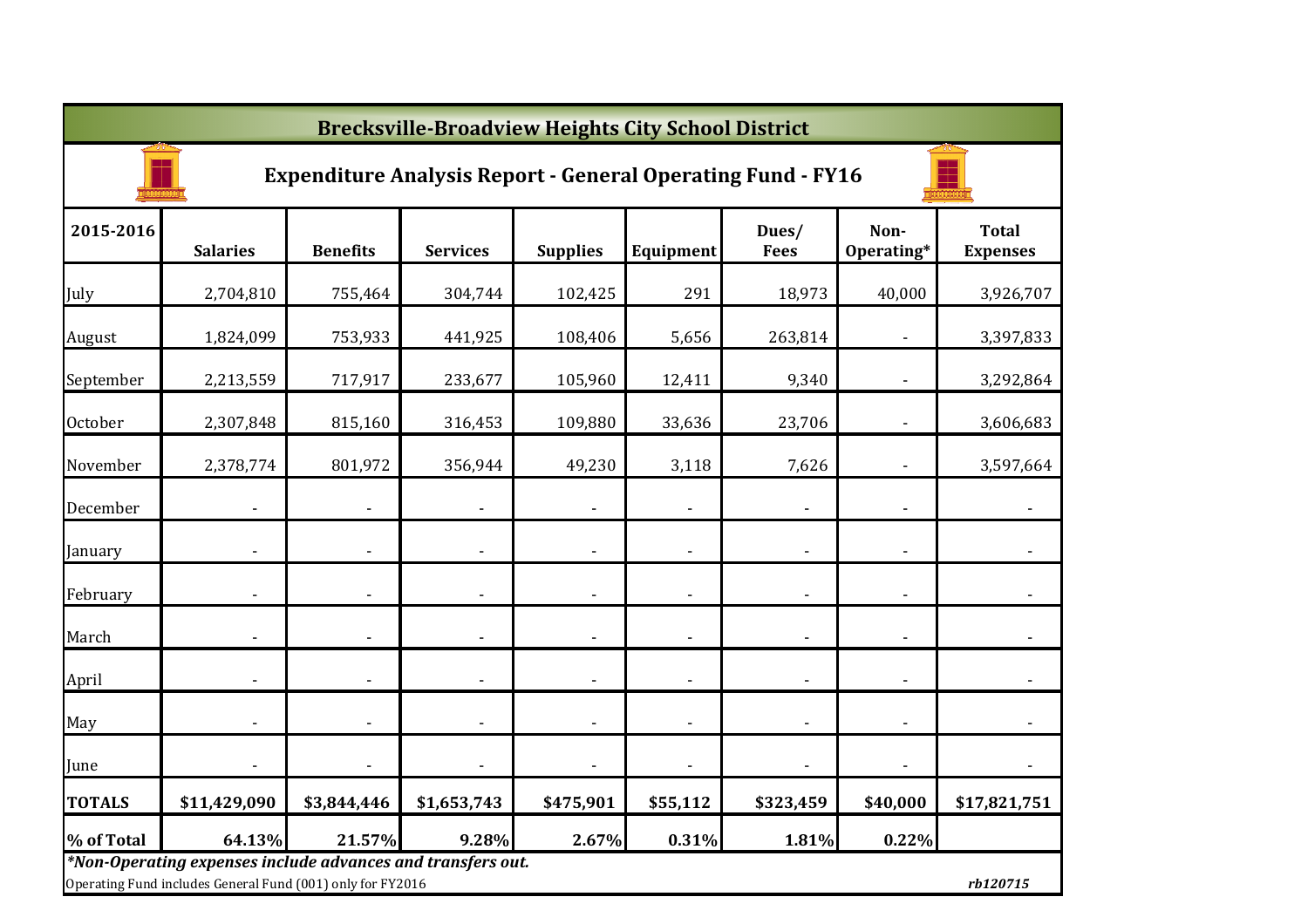|                                      | <b>Brecksville-Broadview Heights City School District</b> |                  |                 |                    |                     |                                  |                 |                     |                     |  |  |
|--------------------------------------|-----------------------------------------------------------|------------------|-----------------|--------------------|---------------------|----------------------------------|-----------------|---------------------|---------------------|--|--|
|                                      |                                                           |                  |                 |                    |                     |                                  |                 |                     |                     |  |  |
|                                      | <b>November 30, 2015</b>                                  |                  |                 |                    |                     | <b>FINSUMM Financial Summary</b> |                 |                     |                     |  |  |
| "where fine education is a heritage" |                                                           |                  |                 |                    |                     |                                  |                 |                     |                     |  |  |
|                                      |                                                           | <b>Beginning</b> | <b>Monthly</b>  | <b>Fiscal Year</b> | Monthly             | <b>Fiscal Year</b>               | <b>Current</b>  |                     | <b>Unencumbered</b> |  |  |
|                                      | <b>Fund Fund Name</b>                                     | <b>Balance</b>   | <b>Receipts</b> | <b>To Date</b>     | <b>Expenditures</b> | <b>To Date</b>                   | Fund            | Current             | Fund                |  |  |
|                                      |                                                           | 7/1/2015         |                 | Receipts           |                     | <b>Expenditures</b>              | <b>Balance</b>  | <b>Encumbrances</b> | <b>Balance</b>      |  |  |
| 001                                  | General Fund                                              | \$10,103,705.16  | \$538,652.74    | \$20,031,871.19    | \$3,597,662.59      | \$17,821,747.86                  | \$12,313,828.49 | \$2,417,475.48      | \$9,896,353.01      |  |  |
| 002                                  | Bond Retirement                                           | \$3,253,726.48   | \$0.00          | \$1,146,938.66     | \$2,384,025.84      | \$2,384,025.84                   | 2,016,639.30    | \$0.00              | 2,016,639.30        |  |  |
| 003                                  | Permanent Improvement                                     | \$948,139.41     | \$0.00          | \$823,146.96       | \$22,485.01         | \$1,201,011.30                   | 570,275.07      | \$168,719.40        | 401,555.67          |  |  |
| 004                                  | <b>Building Fund</b>                                      | \$150,953.36     | \$0.00          | \$45,000.00        | \$0.00              | \$136,000.00                     | 59,953.36       | \$0.00              | 59,953.36           |  |  |
| 006                                  | Food Service                                              | \$367,986.08     | \$138,811.02    | \$536,469.08       | \$139,824.31        | \$545,970.53                     | 358,484.63      | \$181,072.04        | 177,412.59          |  |  |
| 007                                  | <b>Special Trust</b>                                      | \$89,587.23      | \$121.32        | \$36,140.85        | \$253.43            | \$67,601.21                      | 58,126.87       | \$1,817.16          | 56,309.71           |  |  |
| 009                                  | <b>Uniform Supplies</b>                                   | \$119,404.78     | \$71,132.98     | \$172,223.23       | \$12,320.04         | \$156,136.19                     | 135,491.82      | \$36,955.84         | 98,535.98           |  |  |
| 014                                  | Rotary - Internal Services                                | \$136,276.93     | \$72,059.95     | \$110,550.44       | \$5,096.93          | \$30,791.89                      | 216,035.48      | \$58,220.32         | 157,815.16          |  |  |
| 018                                  | Public School Support                                     | \$140,784.71     | \$25,200.87     | \$44,340.59        | \$12,351.48         | \$40,349.38                      | 144,775.92      | \$18,586.37         | 126,189.55          |  |  |
| 019                                  | Other Grants                                              | \$207,230.45     | \$0.00          | \$5,196.17         | \$9,434.43          | \$66,156.93                      | 146,269.69      | \$22,314.17         | 123,955.52          |  |  |
| 020                                  | Child Care Fund                                           | \$98,887.29      | \$27,087.25     | \$205,881.85       | \$24,968.79         | \$200,622.31                     | 104,146.83      | \$11,512.35         | 92,634.48           |  |  |
| 022                                  | Unclaimed Funds                                           | \$7,928.97       | \$0.00          | \$0.00             | \$0.00              | \$0.00                           | 7,928.97        | \$0.00              | 7,928.97            |  |  |
| 200                                  | <b>Student Managed Funds</b>                              | \$137,172.80     | \$22,689.94     | \$78,292.63        | \$15,619.63         | \$53,372.47                      | 162,092.96      | \$65,376.60         | 96,716.36           |  |  |
| 300                                  | District Managed Funds                                    | \$216,204.11     | \$42,085.87     | \$242,141.41       | \$64,476.51         | \$225,332.57                     | 233,012.95      | \$102,070.34        | 130,942.61          |  |  |
| 401                                  | <b>Auxiliary Services</b>                                 | \$50,112.65      | \$84,909.08     | \$169,973.82       | \$27,731.84         | \$118,613.49                     | 101,472.98      | \$39,701.08         | 61,771.90           |  |  |
| 451                                  | OneNet (Data Communication)                               | \$0.00           | \$0.00          | \$5,400.00         | \$0.00              | \$5,400.00                       | 0.00            | \$0.00              | 0.00                |  |  |
| 499                                  | Miscellaneous State Grants                                | \$16,789.67      | \$0.00          | \$0.00             | \$1,591.68          | \$17,943.29                      | (1, 153.62)     | \$1,000.00          | (2, 153.62)         |  |  |
| 516                                  | <b>IDEA-B</b>                                             | \$36,434.87      | \$0.00          | \$110,028.26       | \$65,853.54         | \$214,229.87                     | (67, 766.74)    | \$421,032.21        | (488, 798.95)       |  |  |
| 551                                  | Title III - Limited English Proficiency                   | \$0.00           | \$0.00          | \$0.00             | \$0.00              | \$11,087.67                      | (11,087.67)     | \$0.00              | (11,087.67)         |  |  |
| 572                                  | Title I - Disadvantaged Children                          | \$18,826.95      | \$21,866.27     | \$65,825.72        | \$20,493.41         | \$109,375.64                     | (24, 722.97)    | \$320.00            | (25,042.97)         |  |  |
| 587                                  | Preschool                                                 | \$0.00           | \$0.00          | \$4,251.24         | \$2,152.73          | \$6,403.97                       | (2, 152.73)     | \$0.00              | (2, 152.73)         |  |  |
| 590                                  | Title II-A - Improving Teacher Quality                    | \$5,965.30       | \$2,937.51      | \$7,672.70         | \$4,560.51          | \$20,371.62                      | (6,733.62)      | \$3,967.00          | (10,700.62)         |  |  |
| 599                                  | Miscellaneous Federal Grants                              | \$0.00           | \$0.00          | \$0.00             | \$0.00              | \$0.00                           | 0.00            | \$0.00              | 0.00                |  |  |
|                                      |                                                           |                  |                 |                    |                     |                                  |                 |                     |                     |  |  |
|                                      | <b>Grand Totals (ALL Funds)</b>                           | \$16,106,117.20  | \$1,047,554.80  | \$23,841,344.80    | \$6,410,902.70      | \$23,432,544.03                  | \$16,514,917.97 | \$3,550,140.36      | \$12,964,777.61     |  |  |
|                                      |                                                           |                  |                 |                    |                     |                                  |                 |                     |                     |  |  |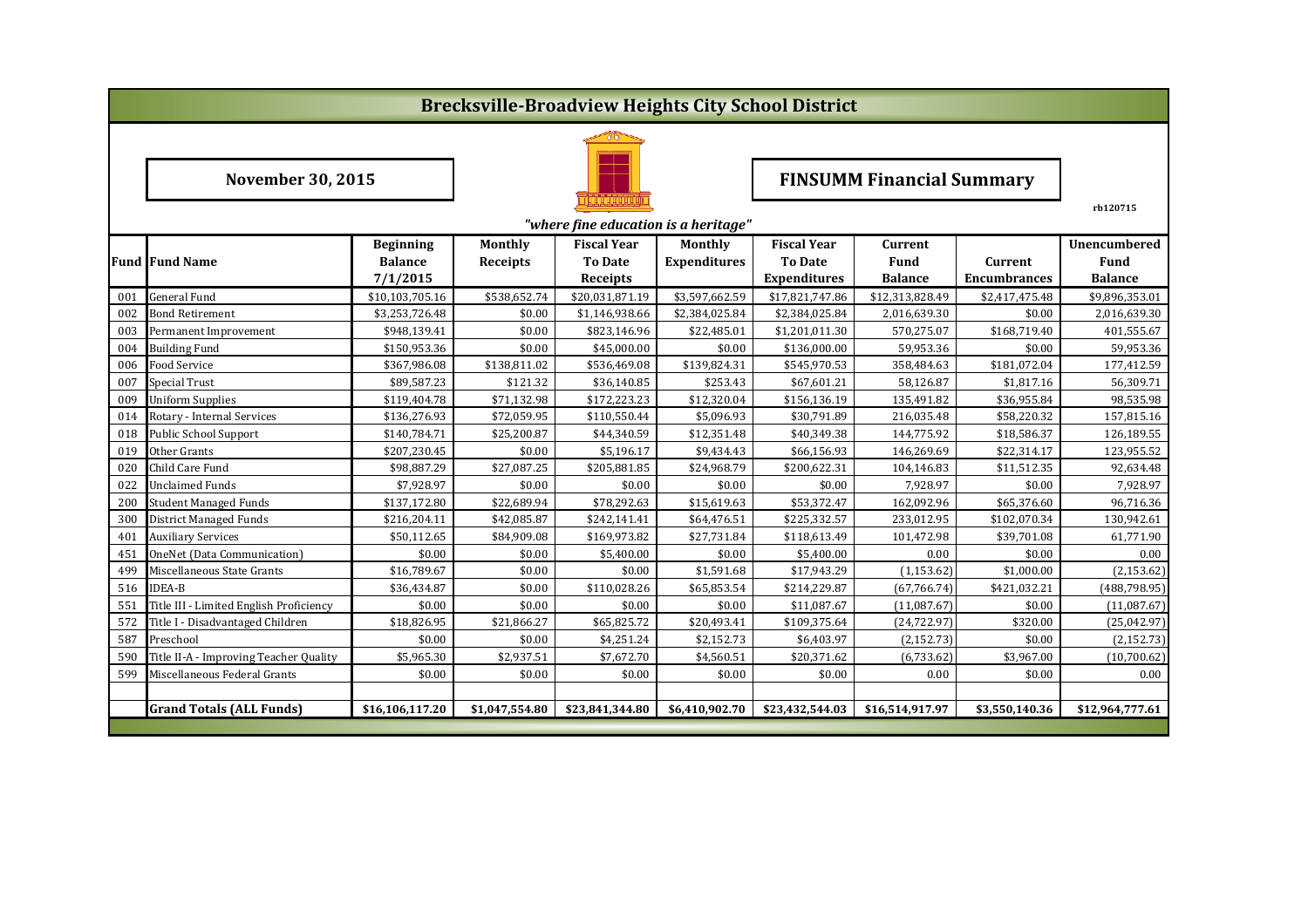#### *Brecksville-Broadview Heights Board of Education*



### *Approved Funds for 2015/2016*



|          | This report is a listing of all grant funds authorized and received throughout the 2015/2016 fiscal year.  |                   |                   |             |                 |  |  |  |  |  |  |
|----------|------------------------------------------------------------------------------------------------------------|-------------------|-------------------|-------------|-----------------|--|--|--|--|--|--|
|          |                                                                                                            | <b>Authorized</b> | <b>Non-Public</b> | Monthly     | <b>Amount</b>   |  |  |  |  |  |  |
| Fund     | <b>Description</b>                                                                                         | Amount            | <b>Authorized</b> | Amount      | <b>Received</b> |  |  |  |  |  |  |
|          |                                                                                                            |                   | <b>Amount</b>     | Received    | FY-to-date      |  |  |  |  |  |  |
|          | <b>State Grants</b>                                                                                        |                   |                   |             |                 |  |  |  |  |  |  |
|          | 451/9016 Network Connectivity Subsidy                                                                      | \$10,800.00       | \$0.00            | \$0.00      | \$5,400.00      |  |  |  |  |  |  |
|          |                                                                                                            |                   |                   |             |                 |  |  |  |  |  |  |
|          |                                                                                                            |                   |                   |             |                 |  |  |  |  |  |  |
|          | <b>Auxiliary Services</b>                                                                                  |                   |                   |             |                 |  |  |  |  |  |  |
|          | 401/9016 Assumption                                                                                        | \$196,376.74      | \$196,376.74      | \$49,094.19 | \$98,188.38     |  |  |  |  |  |  |
|          | 401/9116 Lawrence School                                                                                   | \$81,344.34       | \$81,344.34       | \$20,336.09 | \$40,672.18     |  |  |  |  |  |  |
|          | 401/9216 South Suburban Mont.                                                                              | \$61,624.50       | \$61,624.50       | \$15,406.13 | \$30,812.26     |  |  |  |  |  |  |
|          |                                                                                                            |                   |                   |             |                 |  |  |  |  |  |  |
|          | <b>Total State Funds</b>                                                                                   | \$350,145.58      | \$339,345.58      | \$84,836.41 | \$175,072.82    |  |  |  |  |  |  |
|          |                                                                                                            |                   |                   |             |                 |  |  |  |  |  |  |
|          | <b>Federal Grants</b>                                                                                      |                   |                   |             |                 |  |  |  |  |  |  |
|          | 516/9016 IDEA-B Special Education FY16                                                                     | \$728,523.07      | \$7,396.17        | \$0.00      | \$110,028.26    |  |  |  |  |  |  |
|          | 516/9015 IDEA-B Special Education FY15                                                                     | \$770,074.29      | \$12,034.42       | \$0.00      | \$0.00          |  |  |  |  |  |  |
|          |                                                                                                            |                   |                   |             |                 |  |  |  |  |  |  |
|          | 551/9016 Title III Limited English Proficiency FY16<br>551/9015 Title III Limited English Proficiency FY15 | \$11,479.07       | \$0.00            | \$0.00      | \$0.00          |  |  |  |  |  |  |
|          |                                                                                                            | \$14,496.57       | \$0.00            | \$0.00      | \$0.00          |  |  |  |  |  |  |
|          | 572/9016 Title I FY16                                                                                      | \$285,827.00      | \$4,018.80        | \$21,866.27 | \$42,960.75     |  |  |  |  |  |  |
|          | 572/9015 Title I FY15                                                                                      | \$314,929.97      | \$0.00            | \$0.00      | \$22,864.97     |  |  |  |  |  |  |
|          |                                                                                                            |                   |                   |             |                 |  |  |  |  |  |  |
|          | 587/9016 Preschool Special Education FY16                                                                  | \$20,192.98       | \$0.00            | \$0.00      | \$4,251.24      |  |  |  |  |  |  |
|          | 587/9015 Preschool Special Education FY15                                                                  | \$20,190.02       | \$0.00            | \$0.00      | \$0.00          |  |  |  |  |  |  |
|          |                                                                                                            |                   |                   |             |                 |  |  |  |  |  |  |
|          | 590/9016 Title II-A Improving Teacher Quality FY16                                                         | \$60,047.77       | \$3,064.58        | \$2,937.51  | \$5,514.27      |  |  |  |  |  |  |
|          | 590/9015 Title II-A Improving Teacher Quality FY15                                                         | \$63,805.40       | \$316.00          | \$0.00      | \$2,158.43      |  |  |  |  |  |  |
|          |                                                                                                            |                   |                   |             |                 |  |  |  |  |  |  |
|          | <b>Total Federal Funds</b>                                                                                 | \$2,289,566.14    | \$26,829.97       | \$24,803.78 | \$187,777.92    |  |  |  |  |  |  |
|          |                                                                                                            |                   |                   |             |                 |  |  |  |  |  |  |
| rb120715 |                                                                                                            |                   |                   |             |                 |  |  |  |  |  |  |
|          |                                                                                                            |                   |                   |             |                 |  |  |  |  |  |  |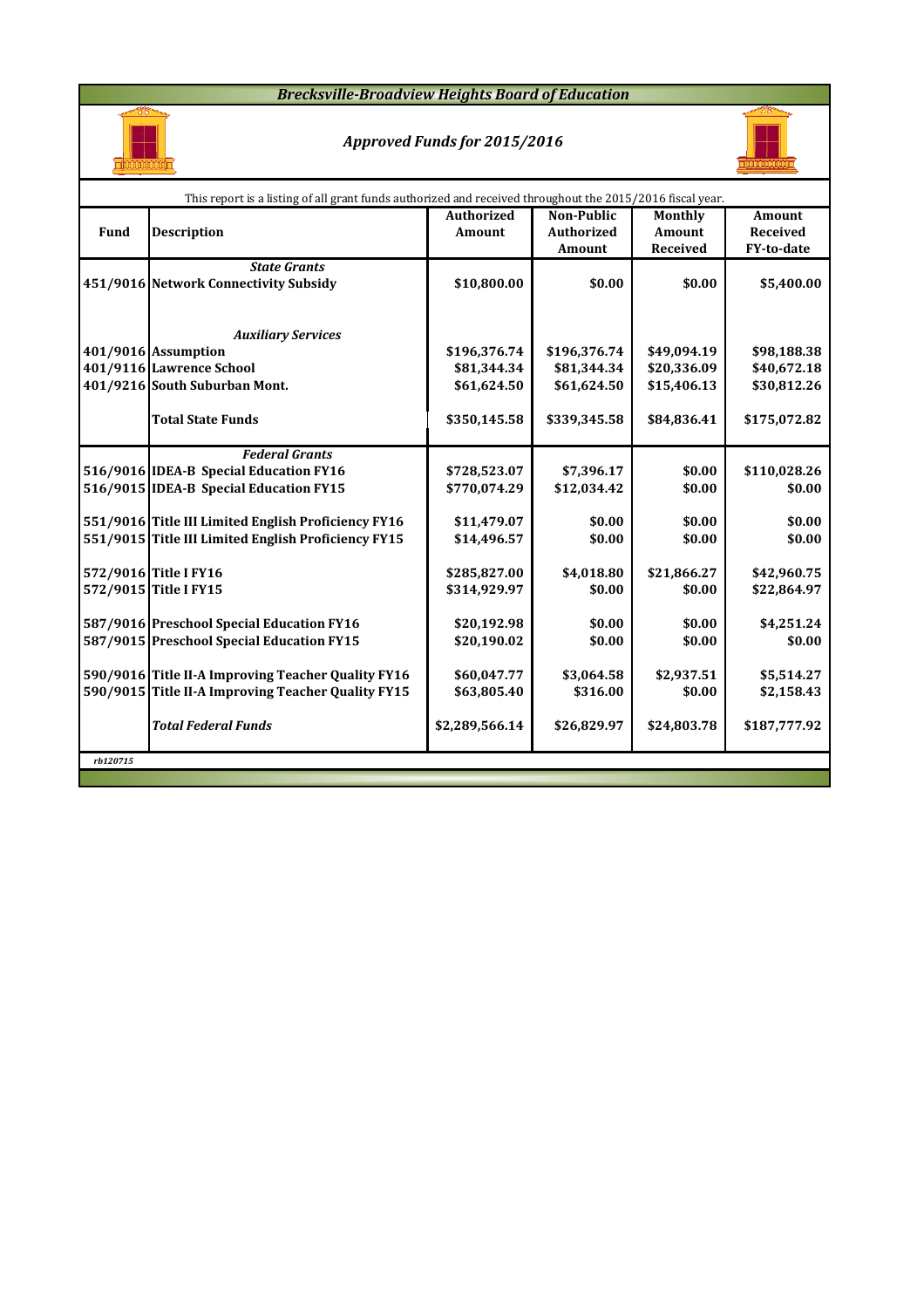*Brecksville-Broadview Heights Board of Education*

# *Record of Advances for 2015/2016*



**INITIAL ADVANCE INFORMATION** ADVANCE RETURN *as of 11/30/15*

| <b>Date</b> | <b>Board</b>                 | <b>FROM</b> | T <sub>0</sub> | <b>Fund</b>    |               | <b>Date</b> |        |  |  |  |
|-------------|------------------------------|-------------|----------------|----------------|---------------|-------------|--------|--|--|--|
| Approved    | <b>Resolution</b>            | <b>Fund</b> | <b>Fund</b>    | <b>Name</b>    | <b>Amount</b> | Returned    | Amount |  |  |  |
| 8/24/2015   |                              | 001         | 009            | Uniform School | \$40,000.00   |             |        |  |  |  |
|             |                              |             |                | Supplies       |               |             |        |  |  |  |
|             |                              |             |                |                |               |             |        |  |  |  |
|             |                              |             |                |                |               |             |        |  |  |  |
|             |                              |             |                |                |               |             |        |  |  |  |
|             |                              |             |                |                |               |             |        |  |  |  |
|             |                              |             |                |                |               |             |        |  |  |  |
|             |                              |             |                |                |               |             |        |  |  |  |
|             |                              |             |                |                |               |             |        |  |  |  |
|             |                              |             |                |                |               |             |        |  |  |  |
|             |                              |             |                |                |               |             |        |  |  |  |
|             |                              |             |                |                |               |             |        |  |  |  |
|             | TOTAL Advances for 2015-2016 |             | \$40,000.00    |                | \$0.00        |             |        |  |  |  |
|             | <b>Advances Outstanding</b>  |             | \$40,000.00    |                |               |             |        |  |  |  |
| rb120715    |                              |             |                |                |               |             |        |  |  |  |
|             |                              |             |                |                |               |             |        |  |  |  |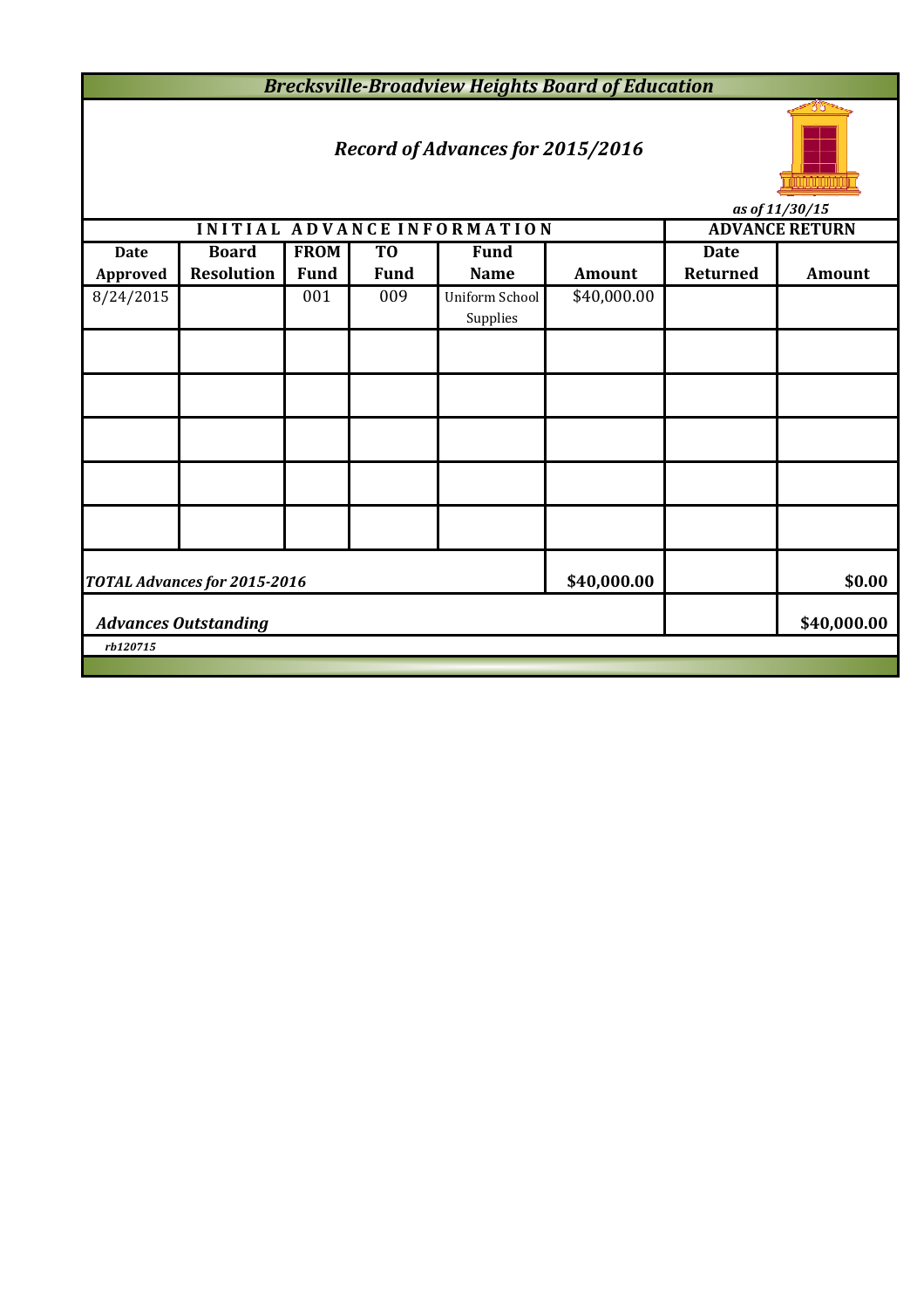| <b>Brecksville-Broadview Heights City School District</b> |                            |    |               |    |               |  |  |  |  |
|-----------------------------------------------------------|----------------------------|----|---------------|----|---------------|--|--|--|--|
|                                                           | <b>Cash Reconciliation</b> |    |               |    |               |  |  |  |  |
|                                                           | <b>November 30, 2015</b>   |    |               |    |               |  |  |  |  |
| <b>FINSUM Balance</b>                                     |                            |    |               | \$ | 16,514,917.97 |  |  |  |  |
| <b>Bank Balance:</b>                                      |                            |    |               |    |               |  |  |  |  |
| Charter One - General                                     |                            | \$ | 1,253,226.10  |    |               |  |  |  |  |
|                                                           |                            |    |               |    |               |  |  |  |  |
| <b>Investments:</b>                                       |                            |    |               |    |               |  |  |  |  |
| <b>STAR Ohio</b>                                          | 1,884.23                   |    |               |    |               |  |  |  |  |
| Managed Portfolio (Meeder)<br><b>First Federal</b>        | 12,428,549.04              |    |               |    |               |  |  |  |  |
|                                                           | 55,117.09                  |    |               |    |               |  |  |  |  |
| Westfield Bank                                            | 3,002,557.24               |    |               |    |               |  |  |  |  |
|                                                           |                            | \$ | 15,488,107.60 |    |               |  |  |  |  |
| <b>Petty Cash:</b>                                        | 100.00                     |    |               |    |               |  |  |  |  |
| Chippewa                                                  |                            |    |               |    |               |  |  |  |  |
| <b>Highland Drive</b>                                     | 100.00                     |    |               |    |               |  |  |  |  |
| Hilton                                                    | 100.00                     |    |               |    |               |  |  |  |  |
| <b>Central School</b>                                     | 100.00                     |    |               |    |               |  |  |  |  |
| Middle School                                             | 150.00                     |    |               |    |               |  |  |  |  |
| <b>Student Activity</b>                                   | 300.00                     |    |               |    |               |  |  |  |  |
| <b>High School</b>                                        | 150.00                     |    |               |    |               |  |  |  |  |
| Transportation                                            | 150.00                     |    |               |    |               |  |  |  |  |
| <b>Board Office</b>                                       | 150.00                     |    |               |    |               |  |  |  |  |
| Beekeepers                                                | 150.00                     |    |               |    |               |  |  |  |  |
|                                                           |                            | \$ | 1,450.00      |    |               |  |  |  |  |
| <b>Change Fund:</b>                                       |                            |    |               |    |               |  |  |  |  |
| Middle School Athletics                                   | 200.00                     |    |               |    |               |  |  |  |  |
| Middle School Concessions                                 | 150.00                     |    |               |    |               |  |  |  |  |
| <b>High School Athletics</b>                              | 4,000.00                   |    |               |    |               |  |  |  |  |
| <b>Food Services</b>                                      | 1,097.00                   |    |               |    |               |  |  |  |  |
|                                                           |                            | \$ | 5,447.00      |    |               |  |  |  |  |
| Less: Outstanding Checks-Charter One General              |                            | \$ | (233, 312.73) |    |               |  |  |  |  |
| <b>Outstanding Deposits/Other Adjustments:</b>            |                            |    |               |    |               |  |  |  |  |
|                                                           |                            |    |               |    |               |  |  |  |  |
|                                                           |                            |    |               |    |               |  |  |  |  |
|                                                           |                            |    |               |    |               |  |  |  |  |
|                                                           |                            | \$ |               |    |               |  |  |  |  |
|                                                           |                            |    |               |    |               |  |  |  |  |
| <b>Bank Balance</b>                                       |                            |    |               | \$ | 16,514,917.97 |  |  |  |  |
|                                                           |                            |    |               |    |               |  |  |  |  |
| Variance                                                  |                            |    |               | \$ |               |  |  |  |  |
|                                                           |                            |    |               |    |               |  |  |  |  |
| rb120715                                                  |                            |    |               |    |               |  |  |  |  |
|                                                           |                            |    |               |    |               |  |  |  |  |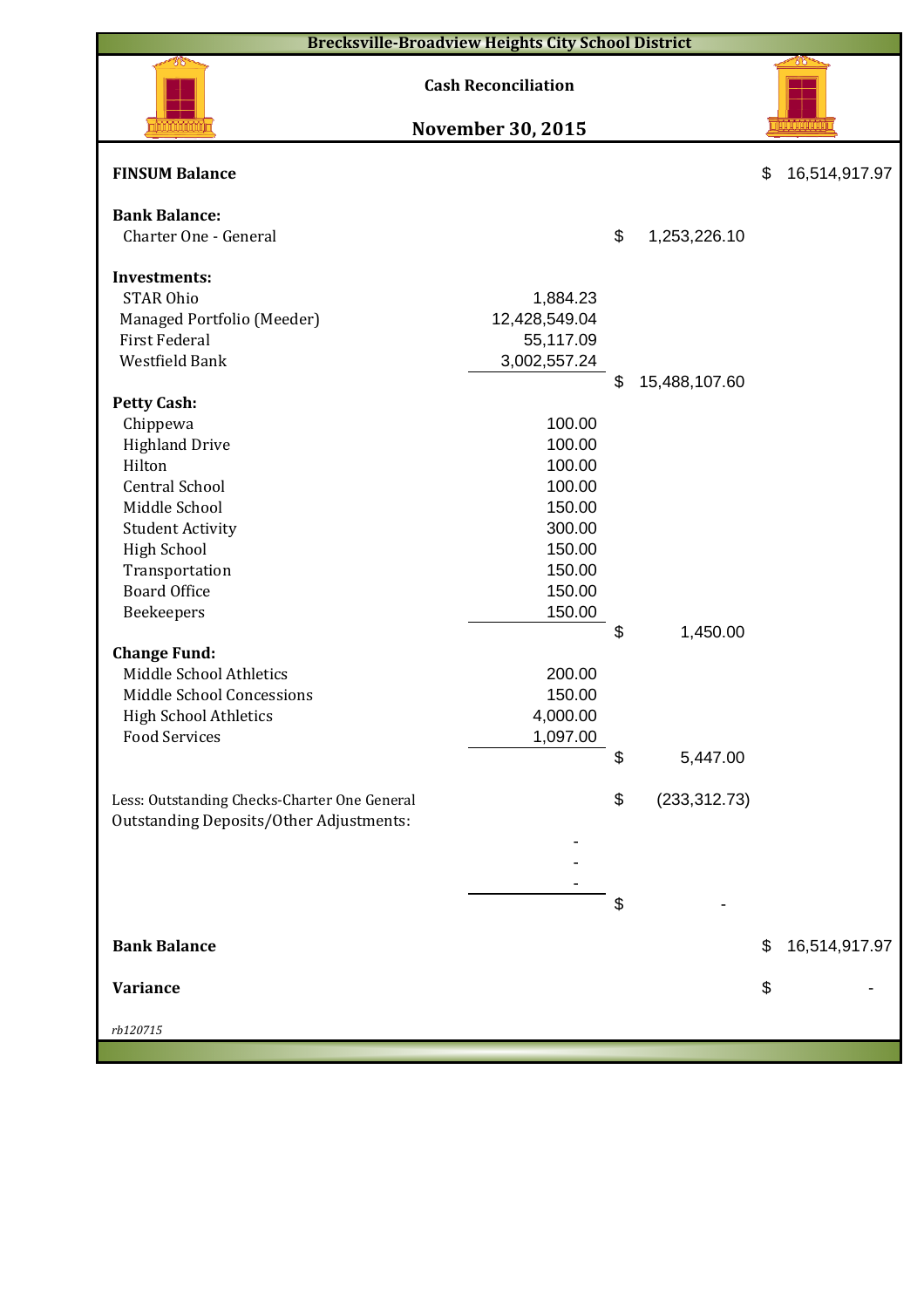|               | <b>Brecksville-Broadview Heights City School District</b> |                             |                                                            |                                  |                                              |                                                    |                                |                                                      |                                   |  |  |  |
|---------------|-----------------------------------------------------------|-----------------------------|------------------------------------------------------------|----------------------------------|----------------------------------------------|----------------------------------------------------|--------------------------------|------------------------------------------------------|-----------------------------------|--|--|--|
|               |                                                           |                             |                                                            |                                  |                                              |                                                    |                                |                                                      |                                   |  |  |  |
|               | <b>November 30, 2015</b>                                  |                             | <b>Appropriation Summary</b>                               |                                  |                                              |                                                    |                                |                                                      |                                   |  |  |  |
|               |                                                           |                             |                                                            |                                  |                                              | rb120715                                           |                                |                                                      |                                   |  |  |  |
|               | "where fine education is a heritage"                      |                             |                                                            |                                  |                                              |                                                    |                                |                                                      |                                   |  |  |  |
| Fund          |                                                           | <b>FYTD</b><br>Appropriated | <b>Prior FY</b><br><b>Carryover</b><br><b>Encumbrances</b> | <b>FYTD</b><br><b>Expendable</b> | <b>FYTD</b><br>Actual<br><b>Expenditures</b> | <b>MTD</b><br><b>Actual</b><br><b>Expenditures</b> | Current<br><b>Encumbrances</b> | <b>FYTD</b><br><b>Unencumbered</b><br><b>Balance</b> | <b>FYTD</b><br>Percent<br>Exp/Enc |  |  |  |
| 001           | <b>General Fund</b>                                       | \$45,823,986.00             | \$323,247.69                                               | \$46,147,233.69                  | \$17,821,747.86                              | \$3,597,662.59                                     | \$2,417,475.48                 | 25,908,010.35                                        | 43.86%                            |  |  |  |
| 002           | <b>Bond Retirement</b>                                    | \$4,431,397.00              | \$0.00                                                     | 4,431,397.00                     | \$2,384,025.84                               | \$2,384,025.84                                     | \$0.00                         | 2,047,371.16                                         | 53.80%                            |  |  |  |
| 003           | Permanent Improvement                                     | \$1,900,000.00              | \$798,264.93                                               | 2,698,264.93                     | \$1,201,011.30                               | \$22,485.01                                        | \$168,719.40                   | 1,328,534.23                                         | 50.76%                            |  |  |  |
| 004           | <b>Building Fund</b>                                      | \$0.00                      | \$136,000.00                                               | 136,000.00                       | \$136,000.00                                 | \$0.00                                             | \$0.00                         | 0.00                                                 | 100.00%                           |  |  |  |
| 006           | <b>Food Service</b>                                       | \$1,708,100.00              | \$1,720.00                                                 | 1,709,820.00                     | \$545,970.53                                 | \$139,824.31                                       | \$181,072.04                   | 982,777.43                                           | 42.52%                            |  |  |  |
| 007           | <b>Special Trust</b>                                      | \$82,402.00                 | \$0.00                                                     | 82,402.00                        | \$67,601.21                                  | \$253.43                                           | \$1,817.16                     | 12,983.63                                            | 84.24%                            |  |  |  |
| 009           | <b>Uniform Supplies</b>                                   | \$371,247.00                | \$0.00                                                     | 371,247.00                       | \$156,136.19                                 | \$12,320.04                                        | \$36,955.84                    | 178,154.97                                           | 52.01%                            |  |  |  |
| 014           | Rotary - Internal Services                                | \$445,661.00                | \$5,770.99                                                 | 451,431.99                       | \$30,791.89                                  | \$5,096.93                                         | \$58,220.32                    | 362,419.78                                           | 19.72%                            |  |  |  |
| 018           | Public School Support                                     | \$151,449.00                | \$1,450.00                                                 | 152,899.00                       | \$40,349.38                                  | \$12,351.48                                        | \$18,586.37                    | 93,963.25                                            | 38.55%                            |  |  |  |
| 019           | Other Grants                                              | \$146,456.77                | \$16,581.26                                                | 163,038.03                       | \$66,156.93                                  | \$9,434.43                                         | \$22,314.17                    | 74,566.93                                            | 54.26%                            |  |  |  |
| 020           | Child Care Fund                                           | \$454,176.00                | \$5,719.99                                                 | 459,895.99                       | \$200,622.31                                 | \$24,968.79                                        | \$11,512.35                    | 247,761.33                                           | 46.13%                            |  |  |  |
| 022           | <b>Unclaimed Funds</b>                                    | \$7,900.00                  | \$0.00                                                     | 7,900.00                         | \$0.00                                       | \$0.00                                             | \$0.00                         | 7,900.00                                             | 0.00%                             |  |  |  |
| 200           | <b>Student Managed Funds</b>                              | \$262,413.00                | \$3,154.06                                                 | 265,567.06                       | \$53,372.47                                  | \$15,619.63                                        | \$65,376.60                    | 146,817.99                                           | 44.72%                            |  |  |  |
| 300           | District Managed Funds                                    | \$660,645.00                | \$33,196.22                                                | 693,841.22                       | \$225,332.57                                 | \$64,476.51                                        | \$102,070.34                   | 366,438.31                                           | 47.19%                            |  |  |  |
| 401           | <b>Auxiliary Services</b>                                 | \$339,756.60                | \$49,701.63                                                | 389,458.23                       | \$118,613.49                                 | \$27,731.84                                        | \$39,701.08                    | 231,143.66                                           | 40.65%                            |  |  |  |
| 451           | OneNet (Data Communication)                               | \$10,800.00                 | \$0.00                                                     | 10,800.00                        | \$5,400.00                                   | \$0.00                                             | \$0.00                         | 5,400.00                                             | 50.00%                            |  |  |  |
| 499           | Miscellaneous State Grants                                | \$50,000.00                 | \$16,789.67                                                | 66,789.67                        | \$17,943.29                                  | \$1,591.68                                         | \$1,000.00                     | 47,846.38                                            | 28.36%                            |  |  |  |
| 516           | <b>IDEA-B</b>                                             | \$731,394.44                | \$33,563.50                                                | 764,957.94                       | \$214,229.87                                 | \$65,853.54                                        | \$421,032.21                   | 129,695.86                                           | 83.05%                            |  |  |  |
| 551           | Title III - Limited English Proficiency                   | \$14,587.67                 | \$0.00                                                     | 14,587.67                        | \$11,087.67                                  | \$0.00                                             | \$0.00                         | 3,500.00                                             | 76.01%                            |  |  |  |
| 572           | Title I - Disadvantaged Children                          | \$327,504.57                | \$14.35                                                    | 327,518.92                       | \$109,375.64                                 | \$20,493.41                                        | \$320.00                       | 217,823.28                                           | 33.49%                            |  |  |  |
| 587           | Preschool                                                 | \$20,192.98                 | \$0.00                                                     | 20,192.98                        | \$6,403.97                                   | \$2,152.73                                         | \$0.00                         | 13,789.01                                            | 31.71%                            |  |  |  |
| 590           | Title II-A - Improving Teacher Quality                    | \$68,171.50                 | \$0.00                                                     | 68,171.50                        | \$20,371.62                                  | \$4,560.51                                         | \$3,967.00                     | 43,832.88                                            | 35.70%                            |  |  |  |
| 599           | Miscellaneous Federal Grants                              | \$0.00                      | \$0.00                                                     | 0.00                             | \$0.00                                       | \$0.00                                             | \$0.00                         | 0.00                                                 | #DIV/0!                           |  |  |  |
| <b>Totals</b> |                                                           | \$58,008,240.53             | \$1,425,174.29                                             | \$59,433,414.82                  | \$23,432,544.03                              | \$6,410,902.70                                     | \$3,550,140.36                 | \$32,450,730.43                                      | 45.40%                            |  |  |  |